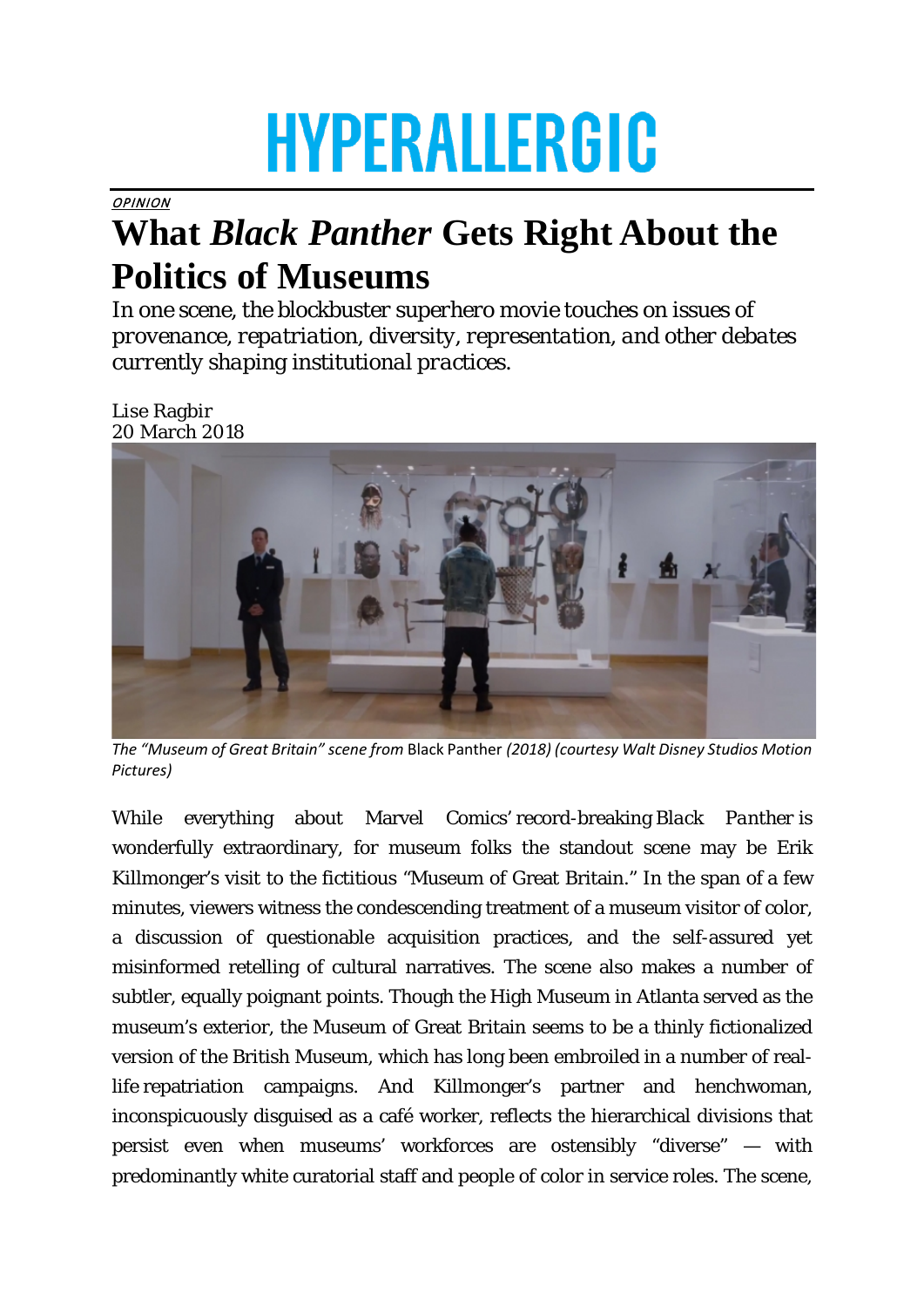which may prompt viewers to think about their own museum visits (or lack thereof), is also emblematic of the experiences of many people of color in such spaces.

Even the Former First Lady of the United States, Michelle Obama, is familiar with the sense of exclusion that awaits many people of color in museums. During her 2015 speech at the opening of the Whitney Museum's new building, she described how children living less than a mile away might not imagine themselves ever visiting a museum. "I was one of those kids myself," Obama said. "So I know that feeling of not belonging in a place like this."

However, *Black Panther* demonstrates that the "feeling of not belonging" is part of a larger picture, one that includes racism and reckless cultural appropriation. The controversy surrounding Dana Schutz's painting, "Open Casket" (2016), is a case in point. While some found merit in the stylized depiction of Emmett Till's corpse, others demanded the painting's removal from the 2017 Whitney Biennial. But as writer Siddartha Mitter recently reflected, for all the complex issues raised by the controversy, the heated debates mostly revolved around one question: Who gets to tell whose story? *Black Panther* pushes the question even further: how does it feel when someone else tells your story? Killmonger knows the feeling, and offers one kind of solution.



*At the Whitney, a protest against Dana Schutz' painting of Emmett Till: "She has nothing to say to the Black community about Black trauma."*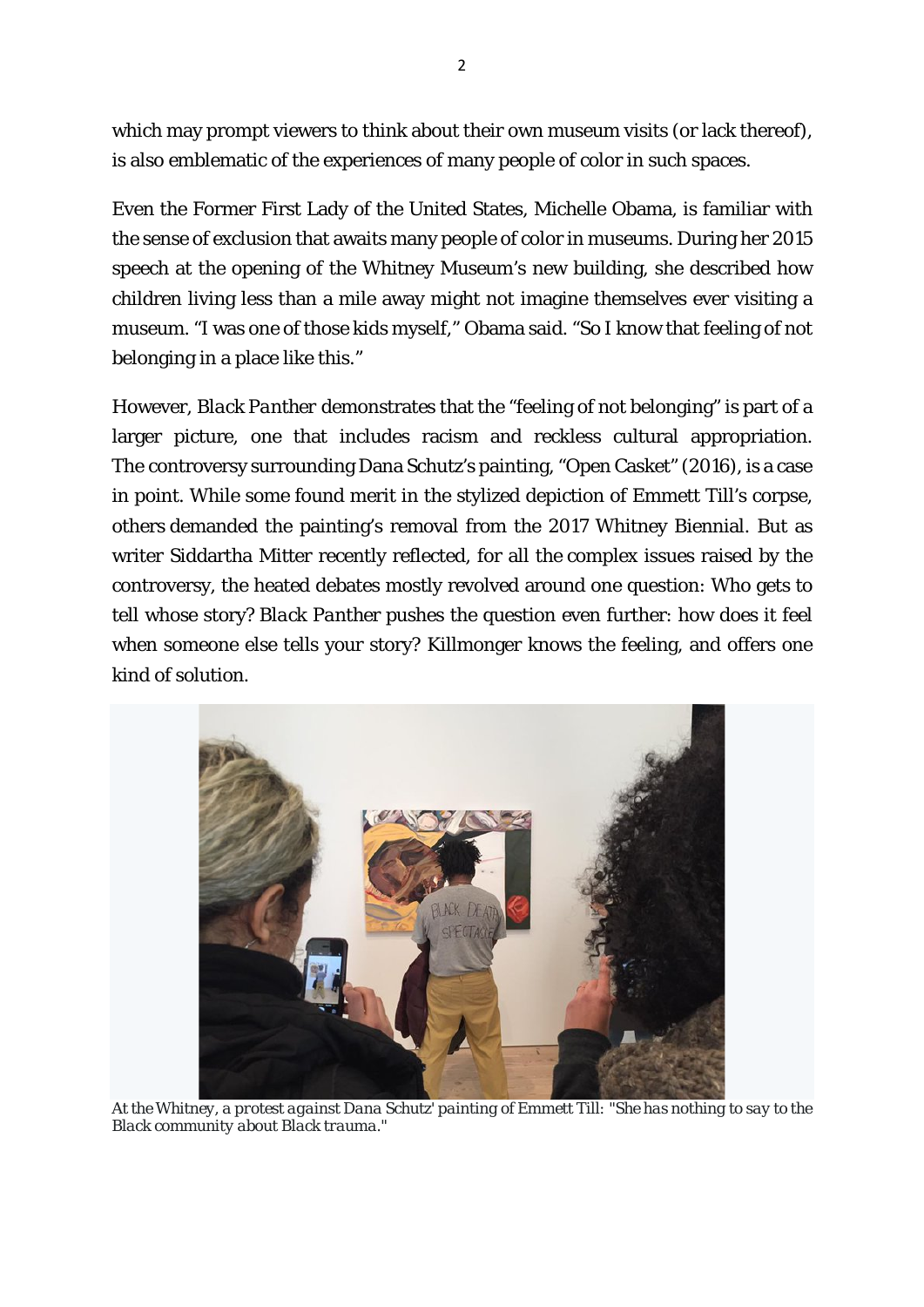As a gallery director who is also black, I was awed by Killmonger's declaration to an overconfident curator that she was mistaken. When the curator condescendingly informed Killmonger that items in the museum aren't for sale, my hands began to sweat. And I was downright thrilled when the villain bluntly confronted her: "How do you think your ancestors got these? You think they paid a fair price? Or did they take it like they took everything else?"

As artist Deborah Roberts told me: "*Black Panther*'s museum scene describes a centuries-old truth — colonialists robbing black culture to put on display for European consumption." This taking of stories  $-$  the theft Roberts speaks of  $-$  is only part of the not-belonging feeling Michelle Obama described. Moreover, it isn't just about who gets to tell the stories; it's also about who gets to *hear* the stories.

For Killmonger to educate the curator and reshape his story, he had to go to the museum. But data show black museum visitors are rare, making up just 6% of overall visitors to US museums, according to a 2010 report by the American Alliance of Museums. This could be a result of uncomfortable visitor experiences, it could be because the narratives elevated in galleries aren't representative, or a combination of these and other factors. Regardless, to Roberts's point, even when attention is given to under-represented stories, the narratives aren't always shared with those reflected in the stories. It's not simply about touting marginalized stories; it's also about creating access to them — for everyone.

In galleries devoted to exploring under-represented voices at the University of Texas at Austin, where I work, special attention is paid to who visits — because access to a broad range of visitors reveals the interconnectedness of stories. On a predominantly white campus, where black students comprise just  $3.9\%$  of the student population, a visitor once asked me why the gallery wasn't located in an area with more African-Americans, "where the subject matter is relevant to the visitors." But imagine how far we would (or wouldn't) get if the Smithsonian's National Museum of African American History and Culture were situated so as to only be easily accessible for African-Americans. Access creates opportunities for discovery, so that we may recognize our roles in others' narratives.

To be clear, museums and other cultural spaces have functioned under the weight of these truths since people began publicly exhibiting art and artifacts. But old truths are giving way to new attitudes, as evidenced by France's more diplomatic version of